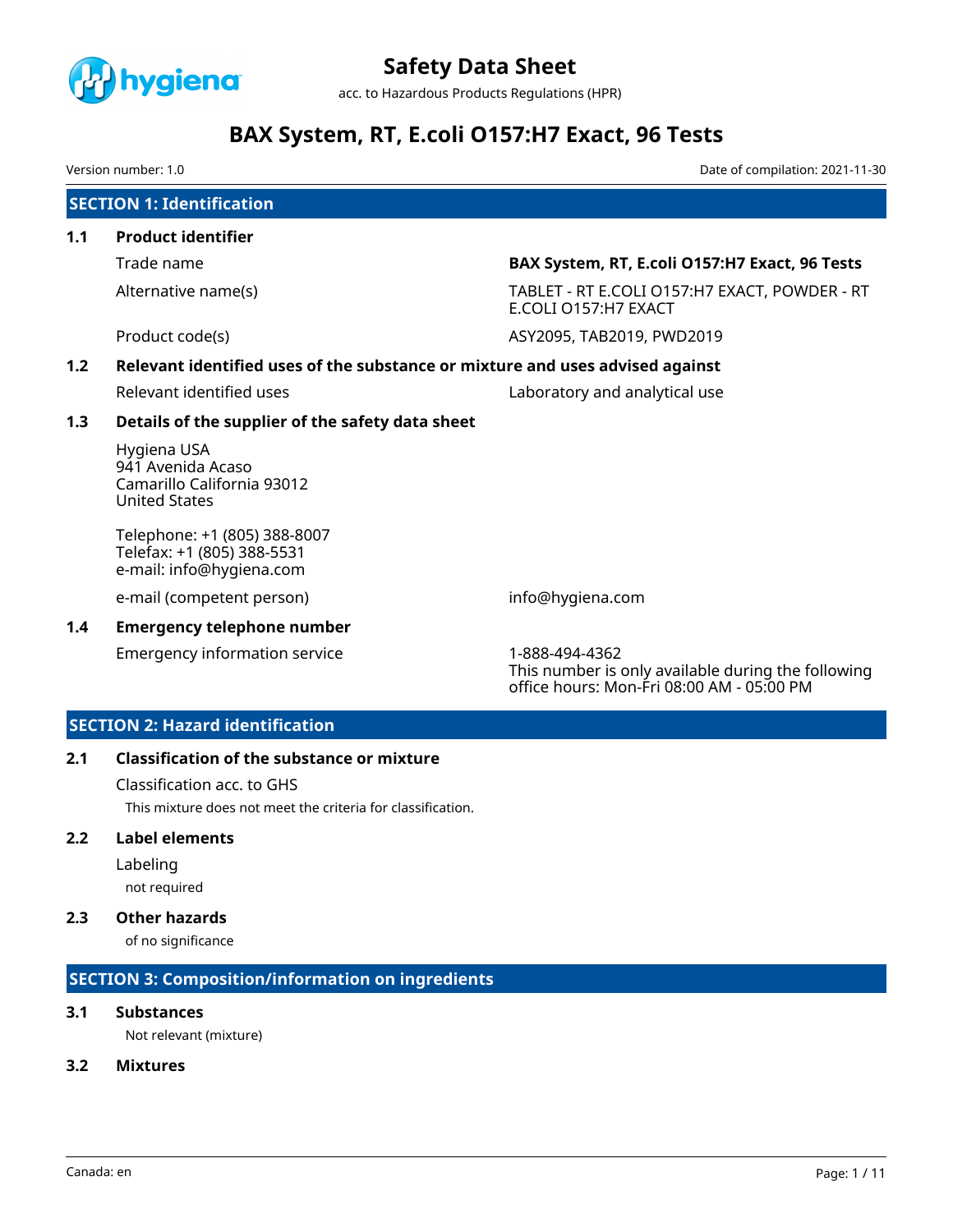

acc. to Hazardous Products Regulations (HPR)

# **BAX System, RT, E.coli O157:H7 Exact, 96 Tests**

Version number: 1.0 Date of compilation: 2021-11-30

#### Description of the mixture

| <b>Name of substance</b>             | <b>Identifier</b>       | Wt%          | <b>Classification acc. to GHS</b> | <b>Pictograms</b> |
|--------------------------------------|-------------------------|--------------|-----------------------------------|-------------------|
| Trehalose Dihydrate                  | CAS No<br>6138-23-4     | $1 - 3$      |                                   |                   |
| PROBE SOLUTION                       |                         | $0.1 - 1$    |                                   |                   |
| PRIMER SOLUTION                      |                         | $0.1 - 1$    |                                   |                   |
| PRIMER SOLUTION                      |                         | $0.1 - 1$    |                                   |                   |
| PRIMER - 4313E - RAW                 |                         | $0.1 - 1$    |                                   |                   |
| Carbowax                             | CAS No<br>25322-68-3    | $0.1 - 1$    |                                   |                   |
| TAQ - PROMEGA GO TAQ                 | CAS No<br>9012-90-2     | $0.1 - 1$    |                                   |                   |
| <b>PRIMER - 4219E</b>                |                         | ${}_{0.1}$   |                                   |                   |
| SCORPION S4219E - RAW                |                         | ${}_{0.1}$   |                                   |                   |
| QUASAR 670 NORMALIZING<br><b>DYE</b> |                         | < 0.1        |                                   |                   |
| <b>DTTP</b>                          |                         | ${}_{0.1}$   |                                   |                   |
| <b>DGTP</b>                          |                         | < 0.1        |                                   |                   |
| <b>DCTP</b>                          |                         | ${}_{< 0.1}$ |                                   |                   |
| <b>DATP</b>                          |                         | < 0.1        |                                   |                   |
| Bovine Serum Albumin                 | CAS No<br>9048-46-8     | ${}_{0.1}$   |                                   |                   |
| Tris                                 | CAS No<br>$77 - 86 - 1$ | < 0.1        |                                   |                   |
| EDTA disodium dihydrate              | CAS No<br>6381-92-6     | ${}_{0.1}$   |                                   |                   |
| SYNTHETIC OLIGO-SSV40                |                         | < 0.1        |                                   |                   |

For full text of abbreviations: see SECTION 16.

### **SECTION 4: First-aid measures**

#### **4.1 Description of first-aid measures**

#### General notes

Do not leave affected person unattended. Remove victim out of the danger area. Keep affected person warm, still and covered. Take off immediately all contaminated clothing. In all cases of doubt, or when symptoms persist, seek medical advice. In case of unconsciousness place person in the recovery position. Never give anything by mouth.

#### Following inhalation

If breathing is irregular or stopped, immediately seek medical assistance and start first aid actions. Provide fresh air.

#### Following skin contact

Wash with plenty of soap and water.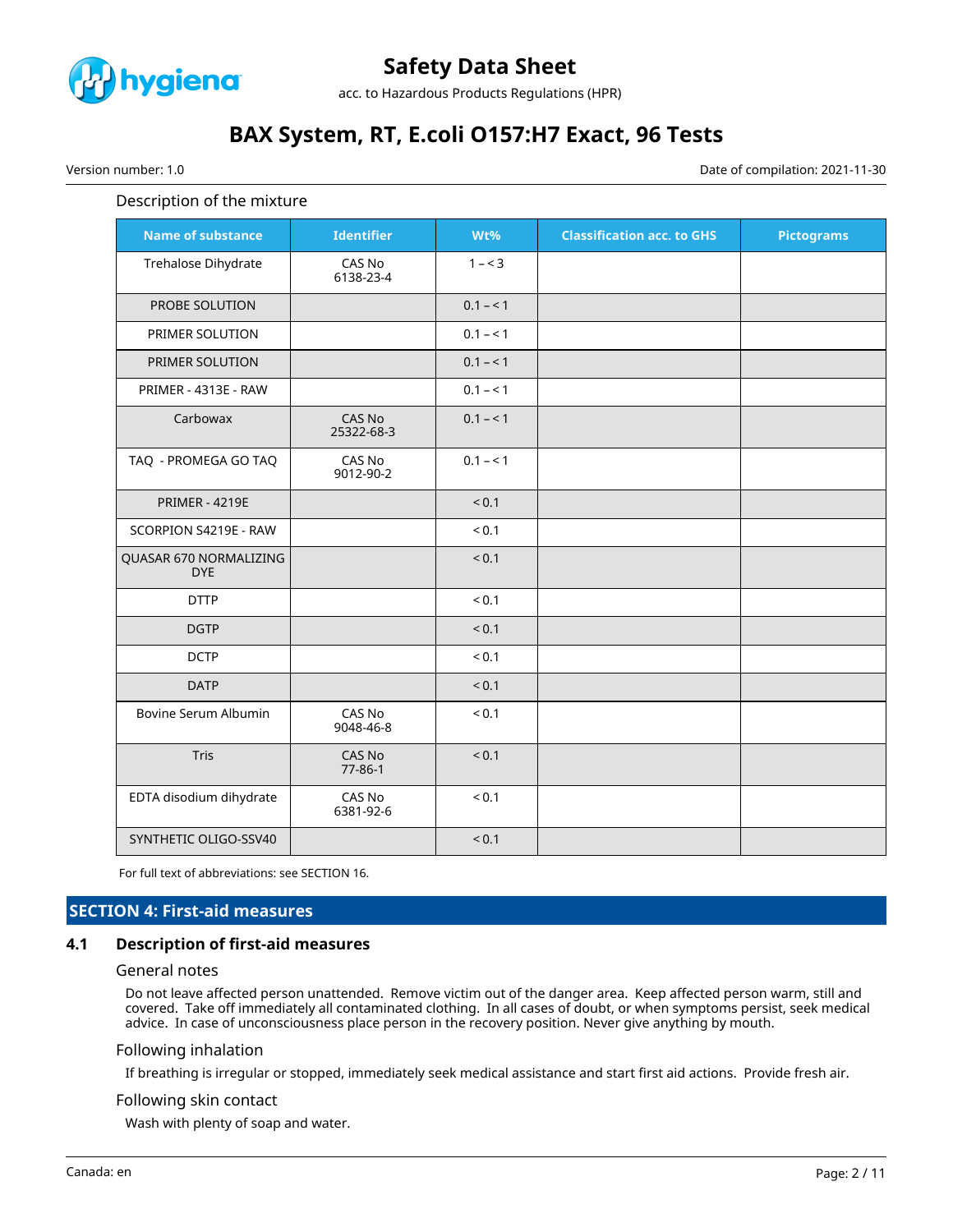

acc. to Hazardous Products Regulations (HPR)

# **BAX System, RT, E.coli O157:H7 Exact, 96 Tests**

Version number: 1.0 Date of compilation: 2021-11-30

#### Following eye contact

Remove contact lenses, if present and easy to do. Continue rinsing. Irrigate copiously with clean, fresh water for at least 10 minutes, holding the eyelids apart.

#### Following ingestion

Rinse mouth with water (only if the person is conscious). Do NOT induce vomiting.

### **4.2 Most important symptoms and effects, both acute and delayed**

Symptoms and effects are not known to date.

#### **4.3 Indication of any immediate medical attention and special treatment needed**

none

#### **SECTION 5: Fire-fighting measures**

#### **5.1 Extinguishing media**

Suitable extinguishing media

Water spray, BC-powder, Carbon dioxide (CO2)

Unsuitable extinguishing media

Water jet

#### **5.2 Special hazards arising from the substance or mixture**

Hazardous combustion products

Nitrogen oxides (NOx)

#### **5.3 Advice for firefighters**

In case of fire and/or explosion do not breathe fumes. Coordinate firefighting measures to the fire surroundings. Do not allow firefighting water to enter drains or water courses. Collect contaminated firefighting water separately. Fight fire with normal precautions from a reasonable distance.

#### **SECTION 6: Accidental release measures**

#### **6.1 Personal precautions, protective equipment and emergency procedures**

For non-emergency personnel

Remove persons to safety.

#### For emergency responders

Wear breathing apparatus if exposed to vapors/dust/aerosols/gases.

#### **6.2 Environmental precautions**

Keep away from drains, surface and ground water. Retain contaminated washing water and dispose of it.

### **6.3 Methods and material for containment and cleaning up**

Advice on how to contain a spill

Covering of drains

#### Advice on how to clean up a spill

Wipe up with absorbent material (e.g. cloth, fleece). Collect spillage: sawdust, kieselgur (diatomite), sand, universal binder

#### Appropriate containment techniques

Use of adsorbent materials.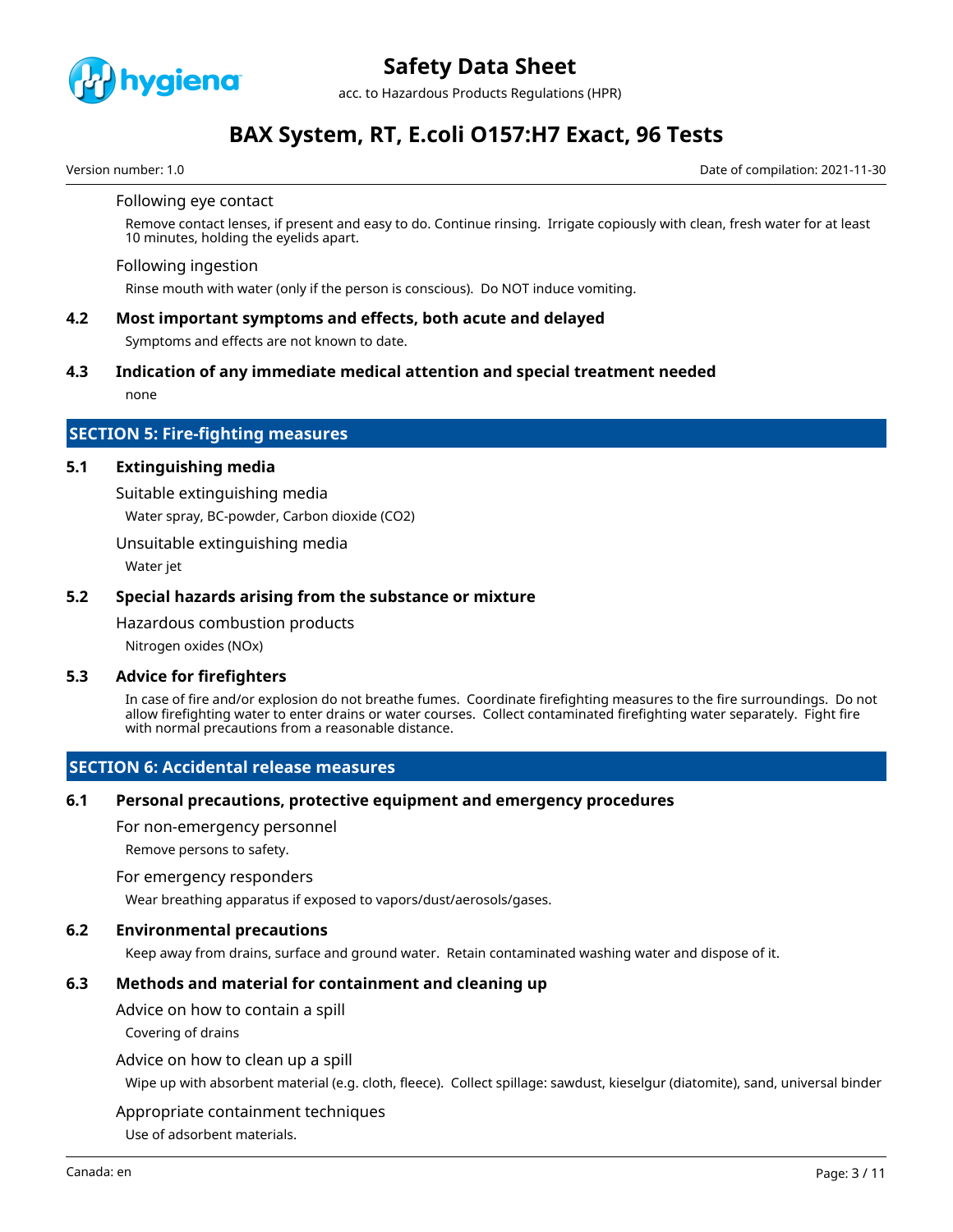

acc. to Hazardous Products Regulations (HPR)

# **BAX System, RT, E.coli O157:H7 Exact, 96 Tests**

Version number: 1.0 Date of compilation: 2021-11-30

#### Other information relating to spills and releases

Place in appropriate containers for disposal. Ventilate affected area.

#### **6.4 Reference to other sections**

Hazardous combustion products: see section 5. Personal protective equipment: see section 8. Incompatible materials: see section 10. Disposal considerations: see section 13.

#### **SECTION 7: Handling and storage**

#### **7.1 Precautions for safe handling**

#### Recommendations

#### - Measures to prevent fire as well as aerosol and dust generation

Use local and general ventilation. Use only in well-ventilated areas.

#### Advice on general occupational hygiene

Wash hands after use. Do not eat, drink and smoke in work areas. Remove contaminated clothing and protective equipment before entering eating areas. Never keep food or drink in the vicinity of chemicals. Never place chemicals in containers that are normally used for food or drink. Keep away from food, drink and animal feedingstuffs.

#### **7.2 Conditions for safe storage, including any incompatibilities**

#### **7.3 Specific end use(s)**

See section 16 for a general overview.

### **SECTION 8: Exposure controls/personal protection**

#### **8.1 Control parameters**

This information is not available.

Relevant DNELs of components of the mixture

| <b>Name of substance</b>     | <b>CAS No</b> | <b>Endpoint</b> | <b>Threshold</b><br>level     | <b>Protection goal,</b><br>route of exposure | Used in           | <b>Exposure time</b>            |
|------------------------------|---------------|-----------------|-------------------------------|----------------------------------------------|-------------------|---------------------------------|
| Carbowax                     | 25322-68-3    | <b>DNEL</b>     | 40.2 mg/m <sup>3</sup>        | human, inhalatory                            | worker (industry) | chronic - systemic ef-<br>fects |
| Carbowax                     | 25322-68-3    | <b>DNEL</b>     | $112 \text{ mg/kg}$<br>bw/day | human, dermal                                | worker (industry) | chronic - systemic ef-<br>fects |
| EDTA disodium di-<br>hydrate | 6381-92-6     | <b>DNEL</b>     | $1.5 \text{ mg/m}^3$          | human, inhalatory                            | worker (industry) | chronic - systemic ef-<br>fects |
| EDTA disodium di-<br>hydrate | 6381-92-6     | <b>DNEL</b>     | $3 \text{ mg/m}^3$            | human, inhalatory                            | worker (industry) | acute - systemic ef-<br>fects   |
| EDTA disodium di-<br>hydrate | 6381-92-6     | <b>DNEL</b>     | $1.5 \,\mathrm{mg/m^3}$       | human, inhalatory                            | worker (industry) | chronic - local effects         |
| EDTA disodium di-<br>hydrate | 6381-92-6     | <b>DNEL</b>     | $3 \text{ mg/m}^3$            | human, inhalatory                            | worker (industry) | acute - local effects           |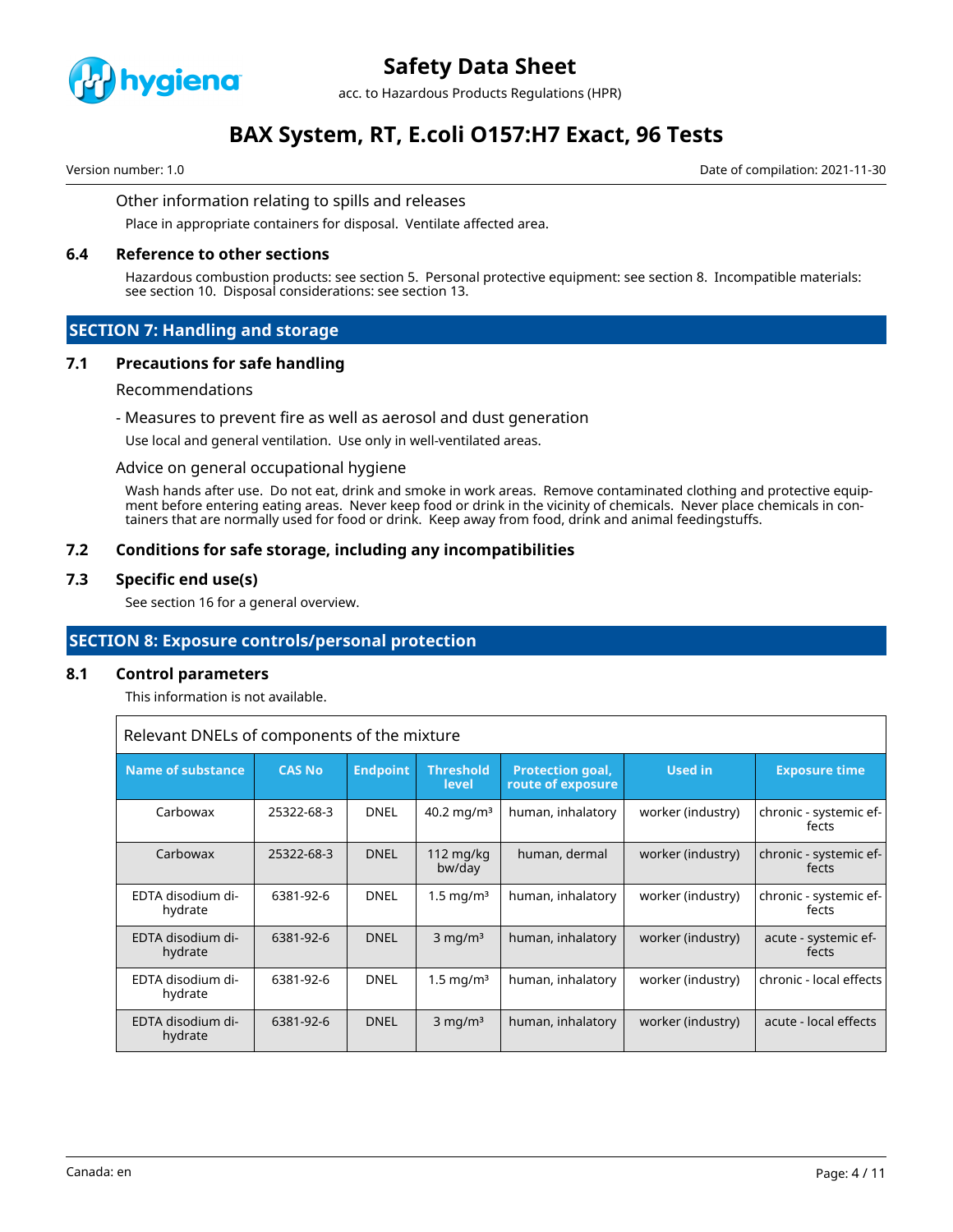

acc. to Hazardous Products Regulations (HPR)

# **BAX System, RT, E.coli O157:H7 Exact, 96 Tests**

Version number: 1.0 Date of compilation: 2021-11-30

| Relevant PNECs of components of the mixture |               |                 |                           |                            |                                       |                                                         |
|---------------------------------------------|---------------|-----------------|---------------------------|----------------------------|---------------------------------------|---------------------------------------------------------|
| <b>Name of substance</b>                    | <b>CAS No</b> | <b>Endpoint</b> | <b>Threshold</b><br>level | <b>Organism</b>            | <b>Environmental com-</b><br>partment | <b>Exposure time</b>                                    |
| Carbowax                                    | 25322-68-3    | <b>PNEC</b>     | $0.2739/_1$               | aquatic organisms          | freshwater                            | short-term (single in-<br>stance)                       |
| Carbowax                                    | 25322-68-3    | <b>PNEC</b>     | $27.3 \frac{mg}{l}$       | aquatic organisms          | marine water                          | short-term (single in-<br>stance)                       |
| Carbowax                                    | 25322-68-3    | <b>PNEC</b>     | 1,030 $mg/_{ka}$          | aquatic organisms          |                                       | freshwater sediment   short-term (single in-<br>stance) |
| Carbowax                                    | 25322-68-3    | <b>PNEC</b>     | 103 $mg/_{ka}$            | aquatic organisms          | marine sediment                       | short-term (single in-<br>stance)                       |
| Carbowax                                    | 25322-68-3    | <b>PNEC</b>     | 46.4 $mg/kq$              | terrestrial organ-<br>isms | soil                                  | short-term (single in-<br>stance)                       |
| EDTA disodium di-<br>hydrate                | 6381-92-6     | <b>PNEC</b>     | $2.5 \frac{mg}{l}$        | aquatic organisms          | freshwater                            | short-term (single in-<br>stance)                       |
| EDTA disodium di-<br>hydrate                | 6381-92-6     | <b>PNEC</b>     | $0.25 \frac{mg}{l}$       | aquatic organisms          | marine water                          | short-term (single in-<br>stance)                       |
| EDTA disodium di-<br>hydrate                | 6381-92-6     | <b>PNEC</b>     | 50 $mg/1$                 | aquatic organisms          | sewage treatment<br>plant (STP)       | short-term (single in-<br>stance)                       |
| EDTA disodium di-<br>hydrate                | 6381-92-6     | <b>PNEC</b>     | 1.1 $mg/_{kq}$            | terrestrial organ-<br>isms | soil                                  | short-term (single in-<br>stance)                       |

### **8.2 Exposure controls**

Appropriate engineering controls

General ventilation.

Individual protection measures (personal protective equipment)

#### Eye/face protection

Wear eye/face protection.

Skin protection

- Hand protection

Wear suitable gloves. Chemical protection gloves are suitable, which are tested according to EN 374. Check leak-tightness/impermeability prior to use. In the case of wanting to use the gloves again, clean them before taking off and air them well. For special purposes, it is recommended to check the resistance to chemicals of the protective gloves mentioned above together with the supplier of these gloves.

#### - Other protection measures

Take recovery periods for skin regeneration. Preventive skin protection (barrier creams/ointments) is recommended. Wash hands thoroughly after handling.

Respiratory protection

In case of inadequate ventilation wear respiratory protection.

#### Environmental exposure controls

Use appropriate container to avoid environmental contamination. Keep away from drains, surface and ground water.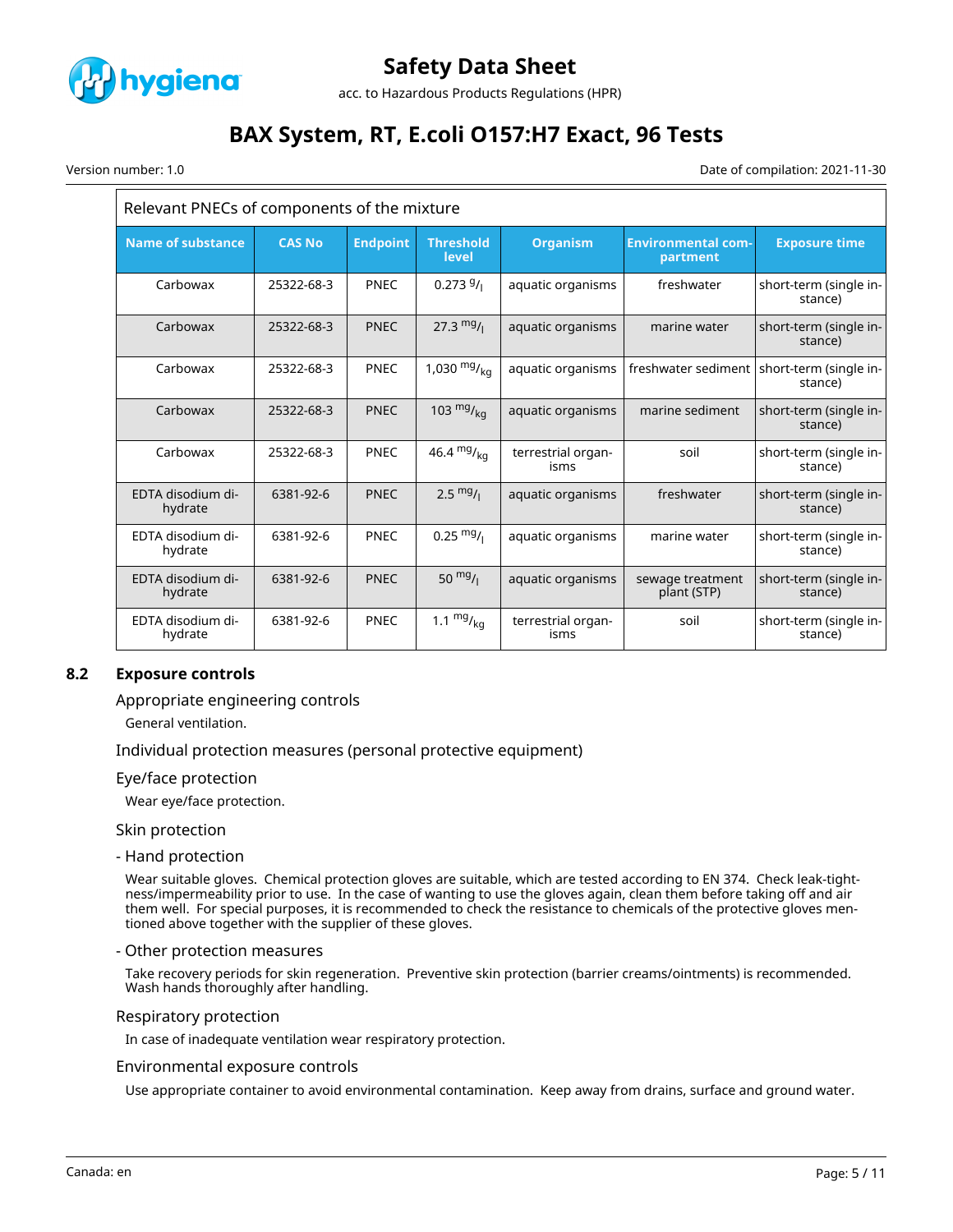

acc. to Hazardous Products Regulations (HPR)

# **BAX System, RT, E.coli O157:H7 Exact, 96 Tests**

Version number: 1.0 Date of compilation: 2021-11-30

# **SECTION 9: Physical and chemical properties**

### **9.1 Information on basic physical and chemical properties**

### **Appearance**

| Physical state | liquid                |
|----------------|-----------------------|
| Color          | not determined        |
| Particle       | not relevant (liquid) |
| Odor           | characteristic        |

### **Other safety parameters**

| pH (value)                              | not determined                                |
|-----------------------------------------|-----------------------------------------------|
| Melting point/freezing point            | 97 °C at 1,013 mbar                           |
| Initial boiling point and boiling range | not determined                                |
| Flash point                             | not determined                                |
| Evaporation rate                        | Not determined                                |
| Flammability (solid, gas)               | not relevant, (fluid)                         |
| Vapor pressure                          | <0.001 Pa at 25 $^{\circ}$ C                  |
| Density                                 | not determined                                |
| Vapor density                           | this information is not available             |
| Relative density                        | Information on this property is not available |
| Solubility(ies)                         | not determined                                |

### Partition coefficient

| - n-octanol/water (log KOW) | this information is not available                  |
|-----------------------------|----------------------------------------------------|
| Auto-ignition temperature   | not determined                                     |
| Viscosity                   | not determined                                     |
| <b>Explosive properties</b> | not explosive (GHS of the United Nations, annex 4) |
| Oxidizing properties        | none                                               |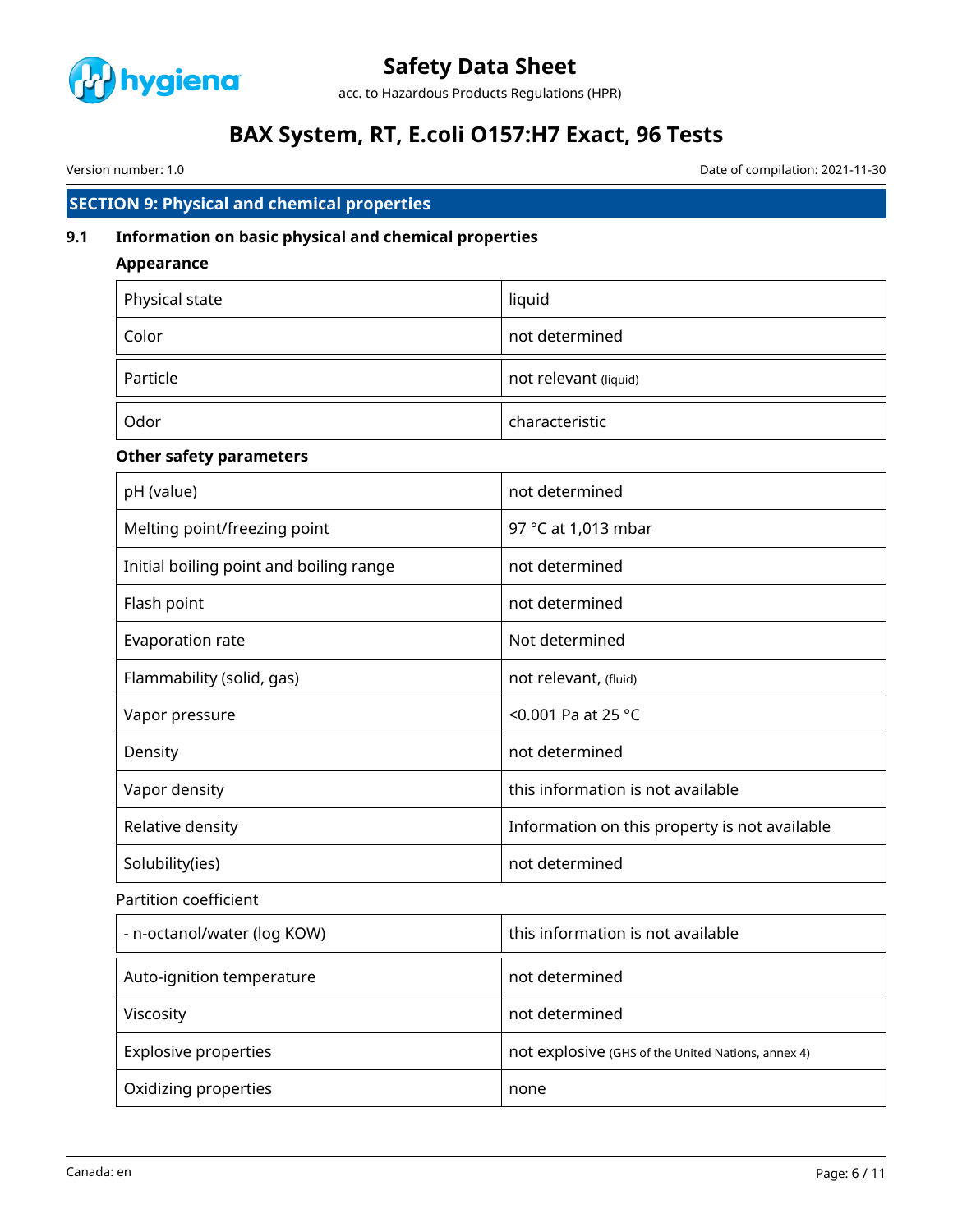

acc. to Hazardous Products Regulations (HPR)

# **BAX System, RT, E.coli O157:H7 Exact, 96 Tests**

Version number: 1.0 Date of compilation: 2021-11-30

#### **9.2 Other information**

| Solvent content | 1.33 % |
|-----------------|--------|
| Solid content   | 1.28%  |

# **SECTION 10: Stability and reactivity**

#### **10.1 Reactivity**

Concerning incompatibility: see below "Conditions to avoid" and "Incompatible materials".

#### **10.2 Chemical stability**

The material is stable under normal ambient and anticipated storage and handling conditions of temperature and pressure.

#### **10.3 Possibility of hazardous reactions**

No known hazardous reactions.

#### **10.4 Conditions to avoid**

There are no specific conditions known which have to be avoided.

#### **10.5 Incompatible materials**

There is no additional information.

#### **10.6 Hazardous decomposition products**

Reasonably anticipated hazardous decomposition products produced as a result of use, storage, spill and heating are not known. Hazardous combustion products: see section 5.

### **SECTION 11: Toxicological information**

#### **11.1 Information on toxicological effects**

Test data are not available for the complete mixture.

#### Classification procedure

The method for classification of the mixture is based on ingredients of the mixture (additivity formula).

#### **Classification acc. to GHS**

This mixture does not meet the criteria for classification.

#### Acute toxicity

Shall not be classified as acutely toxic.

#### Skin corrosion/irritation

Shall not be classified as corrosive/irritant to skin.

#### Serious eye damage/eye irritation

Shall not be classified as seriously damaging to the eye or eye irritant.

#### Respiratory or skin sensitization

Shall not be classified as a respiratory or skin sensitizer.

#### Germ cell mutagenicity

Shall not be classified as germ cell mutagenic.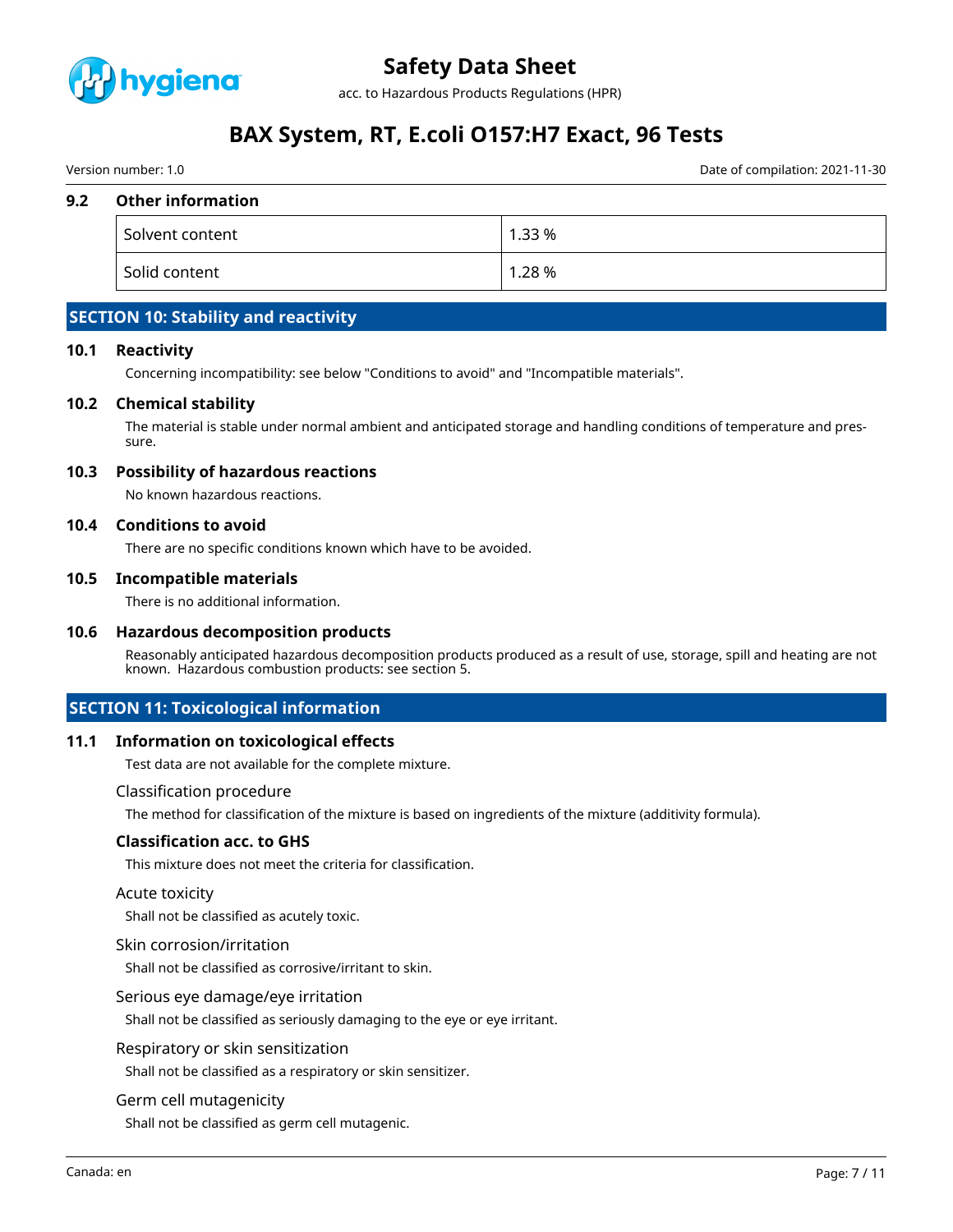

acc. to Hazardous Products Regulations (HPR)

# **BAX System, RT, E.coli O157:H7 Exact, 96 Tests**

Version number: 1.0 Date of compilation: 2021-11-30

#### Carcinogenicity

Shall not be classified as carcinogenic.

#### Reproductive toxicity

Shall not be classified as a reproductive toxicant.

#### Specific target organ toxicity - single exposure

Shall not be classified as a specific target organ toxicant (single exposure).

#### Specific target organ toxicity - repeated exposure

Shall not be classified as a specific target organ toxicant (repeated exposure).

#### Aspiration hazard

Shall not be classified as presenting an aspiration hazard.

### **SECTION 12: Ecological information**

#### **12.1 Toxicity**

**12.2 Persistence and degradability**

Data are not available.

**12.3 Bioaccumulative potential**

Data are not available.

**12.4 Mobility in soil**

Data are not available.

- **12.5 Results of PBT and vPvB assessment** Data are not available.
- **12.6 Endocrine disrupting properties**

None of the ingredients are listed.

# **12.7 Other adverse effects**

Data are not available.

### **SECTION 13: Disposal considerations**

#### **13.1 Waste treatment methods**

Sewage disposal-relevant information

Do not empty into drains. Avoid release to the environment. Refer to special instructions/safety data sheets.

#### Waste treatment of containers/packages

Completely emptied packages can be recycled. Handle contaminated packages in the same way as the substance itself.

#### **Remarks**

Please consider the relevant national or regional provisions. Waste shall be separated into the categories that can be handled separately by the local or national waste management facilities.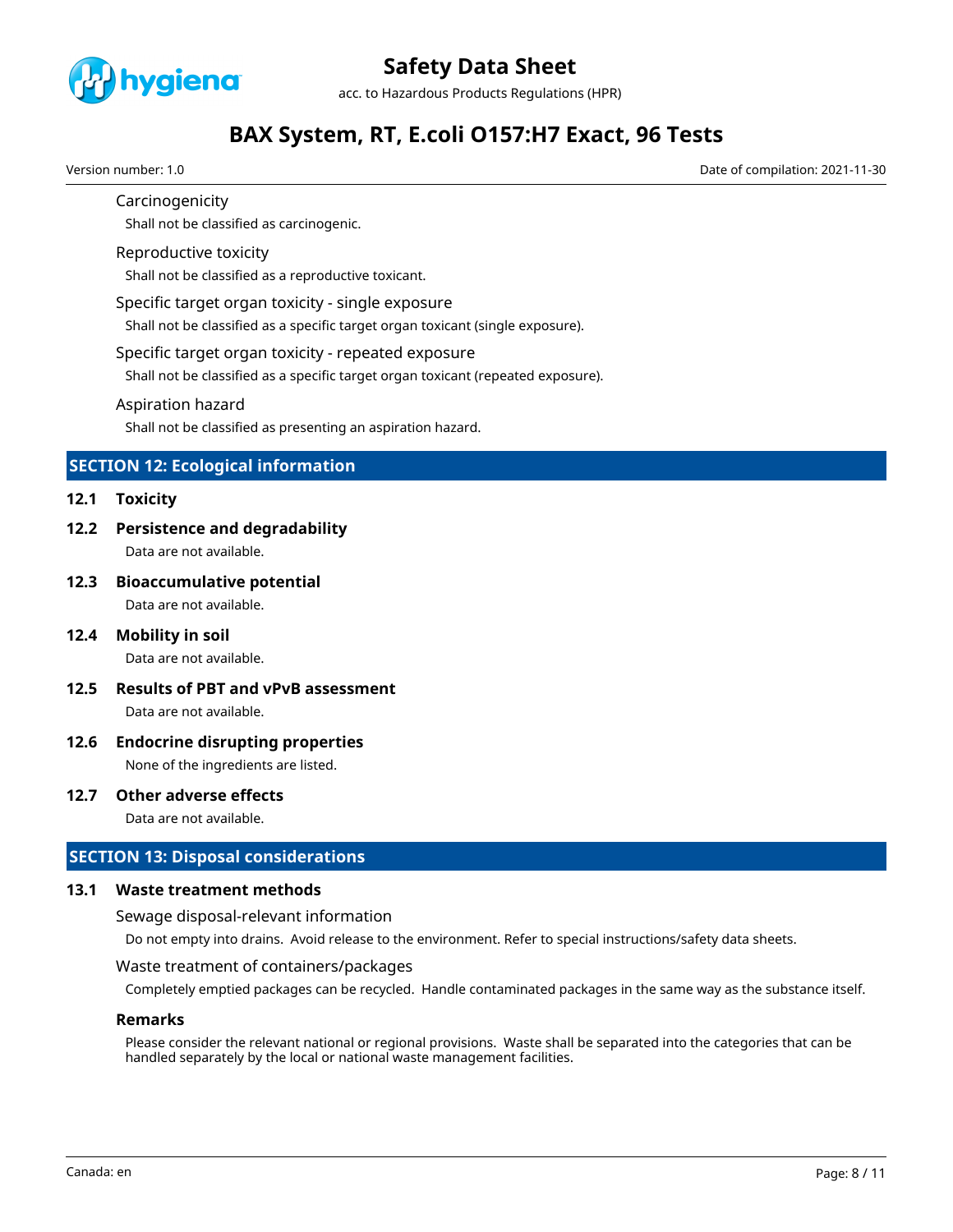

acc. to Hazardous Products Regulations (HPR)

# **BAX System, RT, E.coli O157:H7 Exact, 96 Tests**

Version number: 1.0 Date of compilation: 2021-11-30

|      | <b>SECTION 14: Transport information</b> |                                                                            |  |  |  |
|------|------------------------------------------|----------------------------------------------------------------------------|--|--|--|
| 14.1 | UN number                                | not subject to transport regulations                                       |  |  |  |
| 14.2 | UN proper shipping name                  | not relevant                                                               |  |  |  |
| 14.3 | Transport hazard class(es)               | not assigned                                                               |  |  |  |
| 14.4 | Packing group                            | not assigned                                                               |  |  |  |
| 14.5 | <b>Environmental hazards</b>             | non-environmentally hazardous acc. to the danger-<br>ous goods regulations |  |  |  |
| 14.6 | <b>Special precautions for user</b>      |                                                                            |  |  |  |
|      | There is no additional information.      |                                                                            |  |  |  |

# **14.7 Transport in bulk according to Annex II of MARPOL and the IBC Code**

The cargo is not intended to be carried in bulk.

### **Information for each of the UN Model Regulations**

### **Transport information - National regulations - Additional information (UN RTDG)** Not subject to transport regulations: UN RTDG

**International Maritime Dangerous Goods Code (IMDG) - Additional information** Not subject to IMDG.

# **International Civil Aviation Organization (ICAO-IATA/DGR) - Additional information** Not subject to ICAO-IATA.

### **SECTION 15: Regulatory information**

#### **15.1 Safety, health and environmental regulations specific for the product in question**

#### **National regulations (United States)**

#### **Superfund Amendment and Reauthorization Act (SARA TITLE III )**

- The List of Extremely Hazardous Substances and Their Threshold Planning Quantities (EPCRA Section 302, 304)

none of the ingredients are listed

- Specific Toxic Chemical Listings (EPCRA Section 313) none of the ingredients are listed

### **Comprehensive Environmental Response, Compensation, and Liability Act (CERCLA)**

- List of Hazardous Substances and Reportable Quantities (CERCLA section 102a) (40 CFR 302.4) none of the ingredients are listed

#### **Clean Air Act**

none of the ingredients are listed

#### **Right to Know Hazardous Substance List**

- Hazardous Substance List (NJ-RTK) none of the ingredients are listed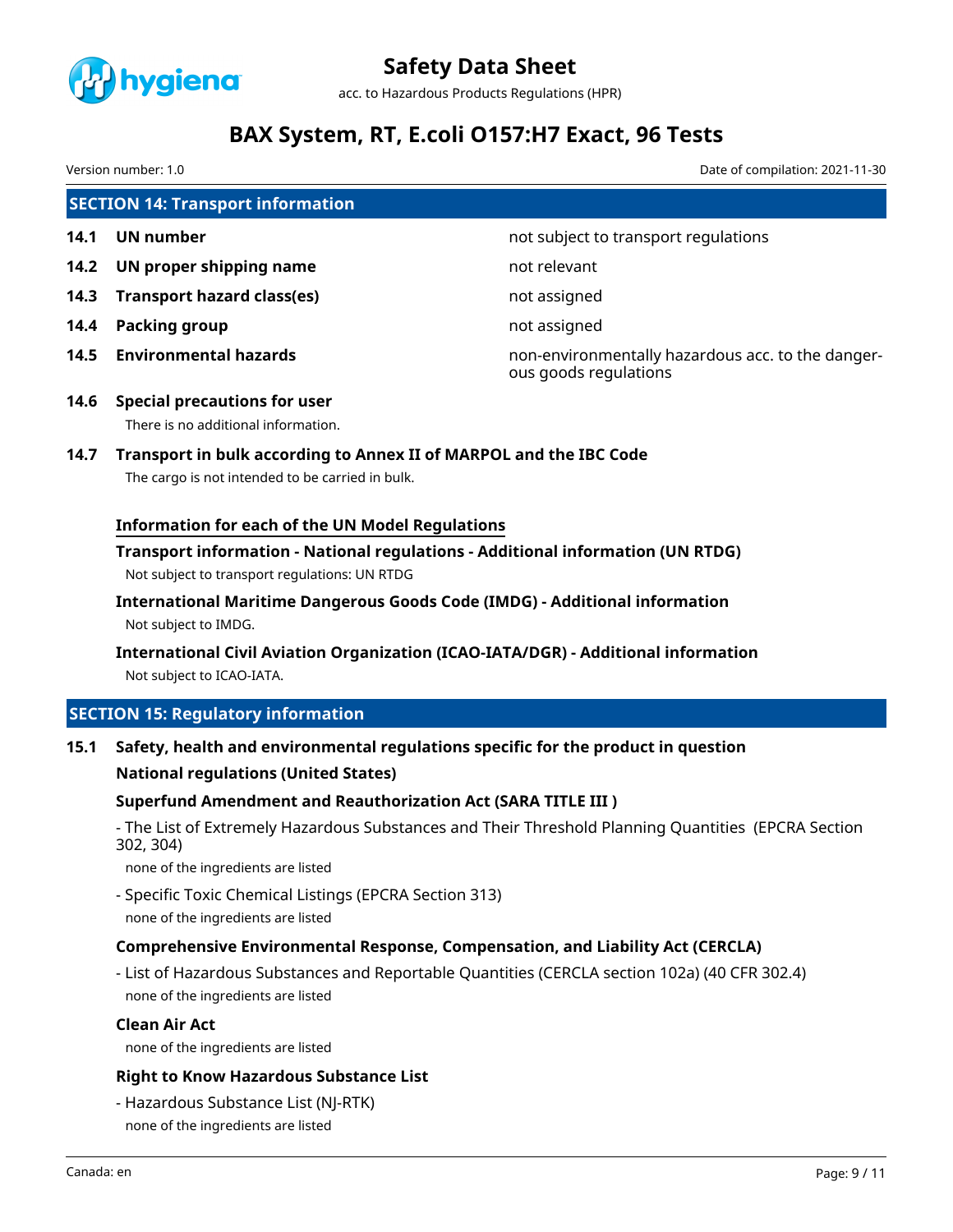

acc. to Hazardous Products Regulations (HPR)

# **BAX System, RT, E.coli O157:H7 Exact, 96 Tests**

Version number: 1.0 Date of compilation: 2021-11-30

#### **California Environmental Protection Agency (Cal/EPA): Proposition 65 - Safe Drinking Water and Toxic Enforcement Act of 1987**

none of the ingredients are listed

### **Industry or sector specific available guidance(s)**

#### **NPCA-HMIS® III**

Hazardous Materials Identification System. American Coatings Association.

| <b>Category</b>     | <b>Rating</b> | <b>Description</b>                                                                                                                                              |
|---------------------|---------------|-----------------------------------------------------------------------------------------------------------------------------------------------------------------|
| Chronic             |               | none                                                                                                                                                            |
| Health              |               | no significant risk to health                                                                                                                                   |
| Flammability        |               | material that will not burn under typical fire conditions                                                                                                       |
| Physical hazard     |               | material that is normally stable, even under fire conditions, and will not react with water,  <br>polymerize, decompose, condense, or self-react. Non-explosive |
| Personal protection |               |                                                                                                                                                                 |

#### **NFPA® 704**

National Fire Protection Association: Standard System for the Identification of the Hazards of Materials for Emergency Response (United States).

| <b>Category</b> | Degree of<br>hazard | <b>Description</b>                                                                                                 |
|-----------------|---------------------|--------------------------------------------------------------------------------------------------------------------|
| Flammability    |                     | material that will not burn under typical fire conditions                                                          |
| Health          | 0                   | material that, under emergency conditions, would offer no hazard beyond that of ordin-<br>ary combustible material |
| Instability     |                     | material that is normally stable, even under fire conditions                                                       |
| Special hazard  |                     |                                                                                                                    |

### **15.2 Chemical Safety Assessment**

Chemical safety assessments for substances in this mixture were not carried out.

### **SECTION 16: Other information**

#### **Abbreviations and acronyms**

| Abbr.           | <b>Descriptions of used abbreviations</b>                                                                 |  |  |
|-----------------|-----------------------------------------------------------------------------------------------------------|--|--|
| CAS             | Chemical Abstracts Service (service that maintains the most comprehensive list of chemical substances)    |  |  |
| <b>DGR</b>      | Dangerous Goods Regulations (see IATA/DGR)                                                                |  |  |
| DNEL            | Derived No-Effect Level                                                                                   |  |  |
| <b>GHS</b>      | "Globally Harmonized System of Classification and Labelling of Chemicals" developed by the United Nations |  |  |
| <b>IATA</b>     | International Air Transport Association                                                                   |  |  |
| <b>IATA/DGR</b> | Dangerous Goods Regulations (DGR) for the air transport (IATA)                                            |  |  |